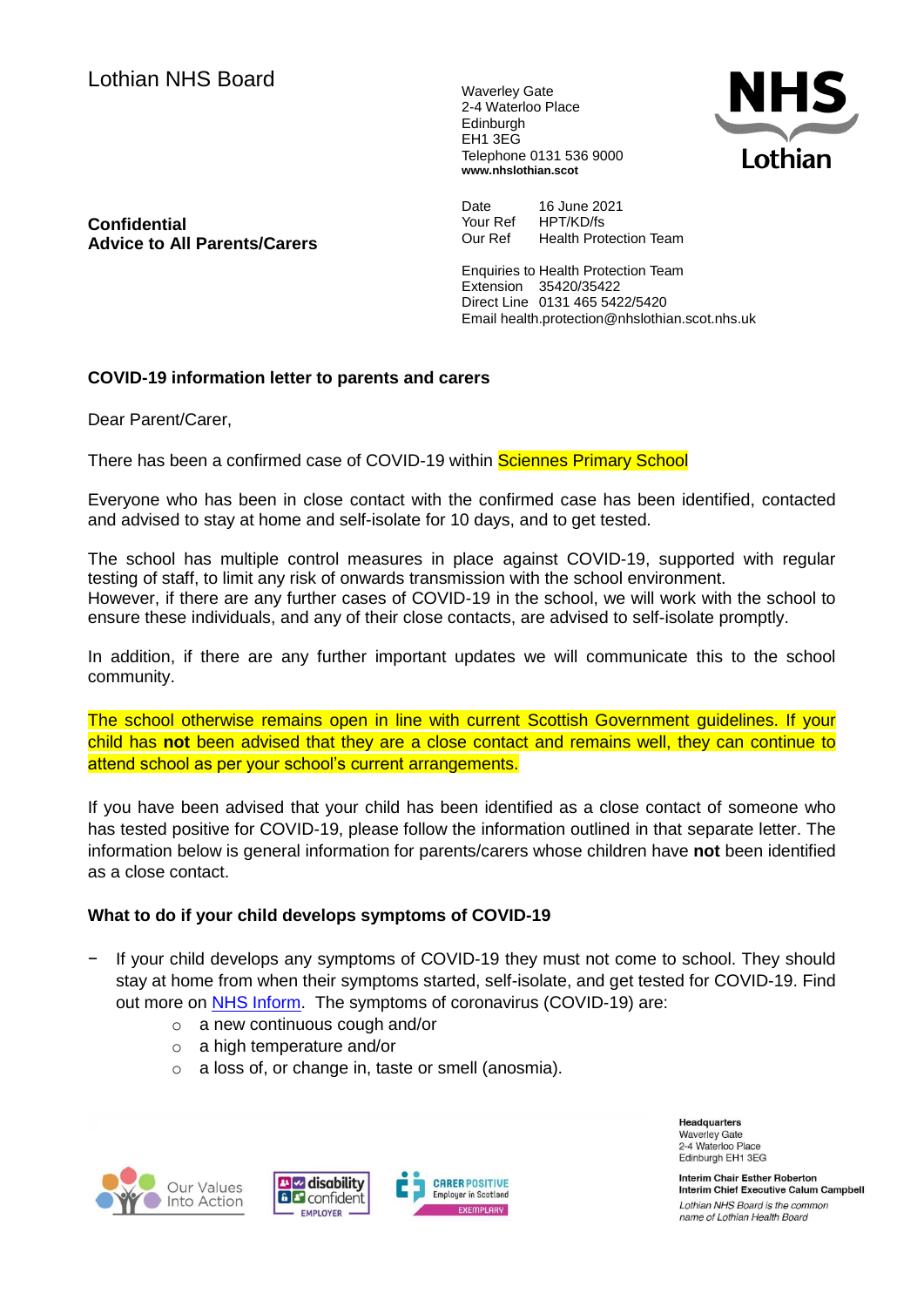

- − All other household members of your child (including yourself) must also stay at home and selfisolate as well until the result of the test is received. The household should then follow the advice that will be given with the test result.
- − If the test is positive, your child should remain in self-isolation for at least 10 days from the date their symptoms started, and the rest of the household must remain in self-isolation for the full 10 days from the day when your child first had symptoms:
	- o Household members should not go to work or school. No one should visit your house. No one should leave your house to go to shops, public areas, or use public transport. See website below for more information. [https://www.gov.scot/publications/coronavirus-covid-19-test-and-protect/pages/who](https://www.gov.scot/publications/coronavirus-covid-19-test-and-protect/pages/who-needs-to-self-isolate/)[needs-to-self-isolate/](https://www.gov.scot/publications/coronavirus-covid-19-test-and-protect/pages/who-needs-to-self-isolate/)
	- o Staying at home for 10 days will help stop the spread of coronavirus
	- o If someone else in the household goes on to develop symptoms of COVID-19 in this 10 day period, then they should continue to self-isolate and arrange to be tested.
- − If your child's test is negative, they can come out of isolation and return to school if they are well enough to do so (as per standard school illness policy), and they have not had a fever for 48 hours. The rest of the household can also come out of self-isolation and return to their usual activitives.
- − **It is important** that anyone with one or more of the COVID-19 symptoms gets tested, so that anyone who tests positive knows to continue to stay at home (with their household) and selfisolate. This will help stop the spread of coronavirus.

### **For most people, coronavirus (COVID-19) will be a mild illness.**

If your child develops symptoms you can seek advice from [NHS Inform.](https://www.nhsinform.scot/illnesses-and-conditions/infections-and-poisoning/coronavirus-covid-19/test-and-protect/coronavirus-covid-19-guidance-for-households-with-possible-coronavirus-infection)

### **How to stop COVID-19 spreading**

There are things you can do to reduce the risk of you and anyone you live with getting ill with COVID-19. *Do*:

- regularly wash your hands with soap and water for at least 20 seconds
- use hand sanitiser gel if soap and water are not available
- wash your hands as soon as you get home
- cover your mouth and nose with a tissue or your sleeve (not your hands) when you cough or sneeze
- put used tissues straight in the bin and wash your hands.